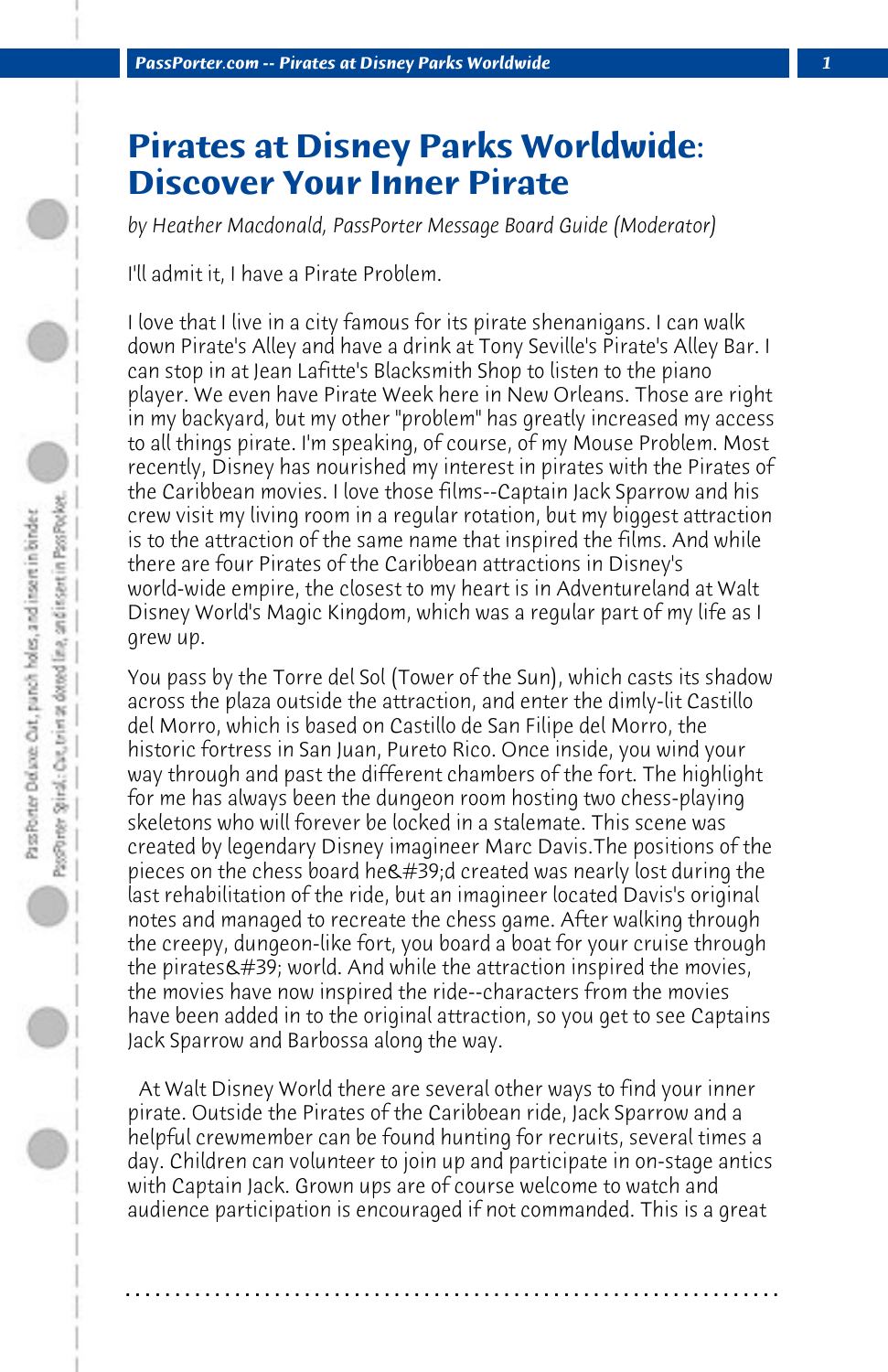photo opportunity and lots of fun.

 While you are waiting to join the Captain's Crew you can have lunch at a pirate -themed restaurant, Tortuga Tavern, which is named after the island of ill repute that appears in the movie. The menu is decidedly Tex-Mex and you can grab a burrito or some nachos to keep up your pirate strength. Tortuga Tavern replaced El Pirata y El Perico last year, though mostly it was the name that changed.

Finally, if you really want to find your inner pirate at Walt Disney World, for the small fee of \$29.95 you can sign up to become a member of the Pirate's League. Budding pirates can choose from six different makeup designs, including one for lady pirates, and leave their everyday identities behind. Pirates-in-training are renamed with a special pirate name that is based on their birthday. Next their choice of makeup is applied, the new pirate takes the Pirate Oath, and is welcomed by all of the pirates in the League. Lots of pirate goodies, including an eye patch, bandana, sword, and pirate necklace are gifted to the new pirate. Finally, the new pirate gets to visit the Treasure Room. I would tell you what's inside, but I'd be breaking my pirate oath if I did! This experience is offered to both adults and children above the age of three. They also have the option of purchasing their pirate photo for \$14.95. The new pirates are invited to a special Adventureland Pirate Parade at 4:00 pm every day, departing from the Pirate's League.

 Over on the West Coast at Disneyland Park, the pirate experience is a little bit different. The Pirates of the Caribbean ride is located in New Orleans Square. This is the original version of the ride, and for my money is far superior to the version at Walt Disney World. The attraction begins in Lafitte's Landing, named for famed pirate/privateer Jean Lafitte, who I've already mentioned is near and dear to the soul of New Orleans residents. As you board your boat and the ride begins, those who are familiar with the Walt Disney World version will be in an entirely new experience, drifting past wooden houseboats, fire flies, and an overall ambiance reminiscent of the Louisiana bayous at dusk. The two versions then have many scenes in common, but there is a whole section that was not included in the Disney World version of the ride. On a recent visit I rode over and over, just to photograph the scenes that are different.

 Disneyland also boasts a sit-down restaurant that will help you get in the mood to be a New Orleans pirate. Blue Bayou stands on the very edge of the Pirates of the Caribbean bayou, and you can watch the ride boats (and their passengers) floating along before they plunge deeper into the attraction. The Blue Bayou menu is based on the food of Southeast Louisiana, and every meal comes with a cup of gumbo (unless

**. . . . . . . . . . . . . . . . . . . . . . . . . . . . . . . . . . . . . . . . . . . . . . . . . . . . . . . . . . . . . . . . . .**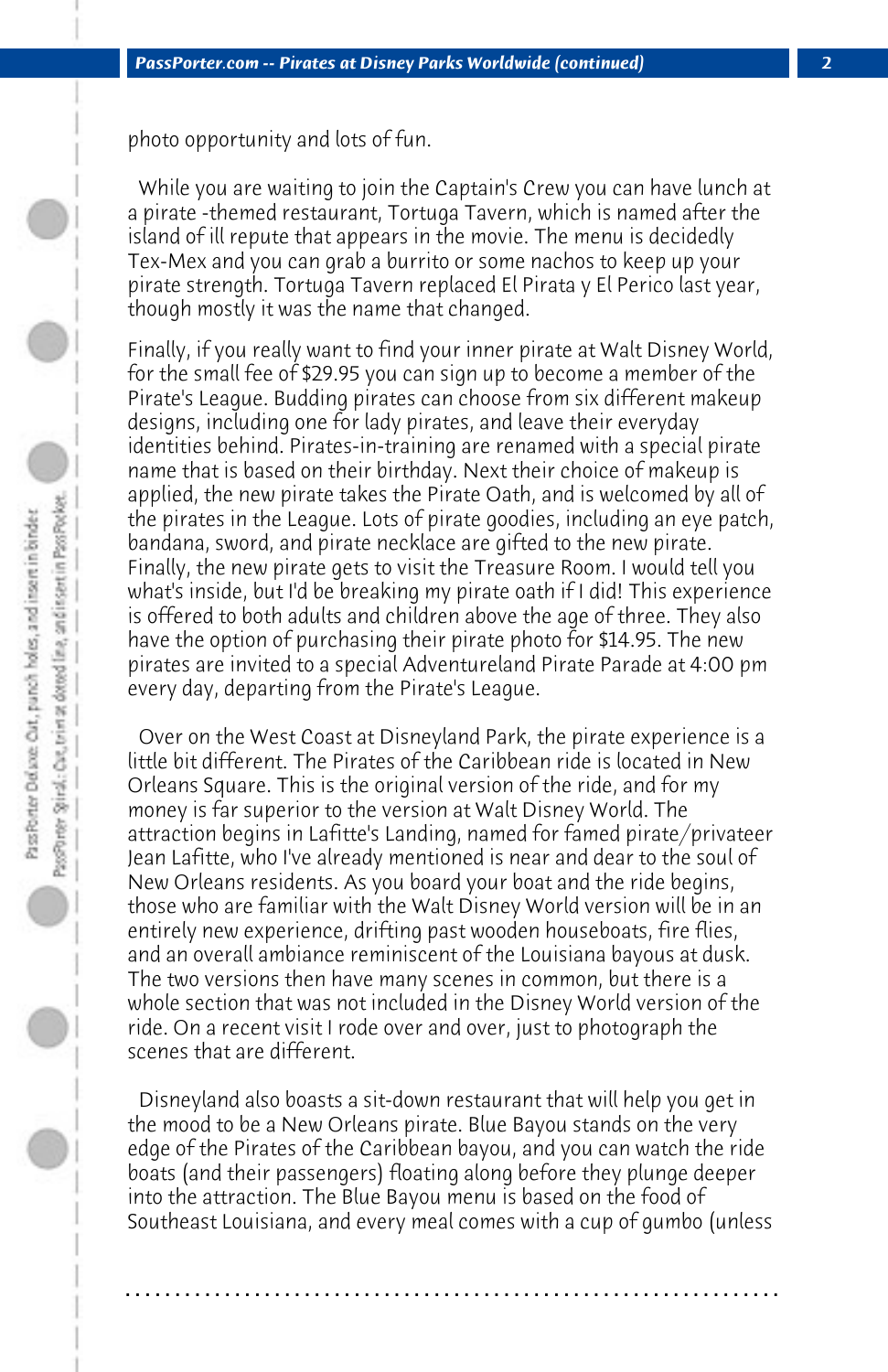*PassPorter.com -- Pirates at Disney Parks Worldwide (continued) 3*

you'd prefer a salad). Also on offer are specialties like jambalaya and macque choux. The ambience resembles what you'd find sitting on someone's porch at dusk, out on a Louisiana bayou.

 Also at Disneyland you will find that Tom Sawyer's Island has gained some pirate influence. The fort on the island has become the Pirate's Lair. You'll find some familiar names here as well; Smuggler's Cove, Dead Man's Grotto, and Will Turner's Blacksmith Shop. There's a shipwreck to explore, and once again Jean Lafitte is referenced, this time in Lafitte's Tavern, where the Bootstrappers might be performing pirate tunes.

 Outside of the United States you can find nearly identical copies of Disneyland's Pirates of the Caribbean ride at Tokyo Disneyland and Disneyland Paris. The Paris ride doesn't (yet) include the characters from the Pirates of the Caribbean movies. If you'd like to see what the ride looked like before Jack Sparrow invaded, you can head to France for a spin on the original ride! Also in Paris you can journey to Adventure Isle to discover Captain Hook's ship and Skull Island. Adventure Isle merges the pirate cultures of Peter Pan, Treasure Island, and Pirates of the Caribbean. I can't wait to get across the pond to visit this area!

 Pirates of the Caribbean has long been rumored to be joining the list of attractions at Hong Kong Disneyland, but with all of the new construction going on over there, I believe it's been put on the back burner. There have been pirate celebrations at Hong Kong Disneyland, but none exist at this time.

 If you are looking for pirates at the Disney parks, there are plenty of places to find them. I'm getting ready to plan an entire morning around the pirate offerings at Walt Disney World. Have you found your inner pirate?

*About The Author: Heather is a PassPorter Message Board Guide (moderator). She lives in New Orleans and works for a major hotel chain as a bartender. Heather visited Walt Disney World as a child and after surviving Hurrican Katrina, thought it would be the perfect escape vacation! She loved it so much that she has been 10 times in the last five years.*

*Article last updated: 03-01-2012*

*View the latest version online at: http://www.passporter.com/articles/pirates-at-disney-parks.html*

*Copyright by Heather Macdonald. All rights reserved under International and Pan-American*

**. . . . . . . . . . . . . . . . . . . . . . . . . . . . . . . . . . . . . . . . . . . . . . . . . . . . . . . . . . . . . . . . . .**